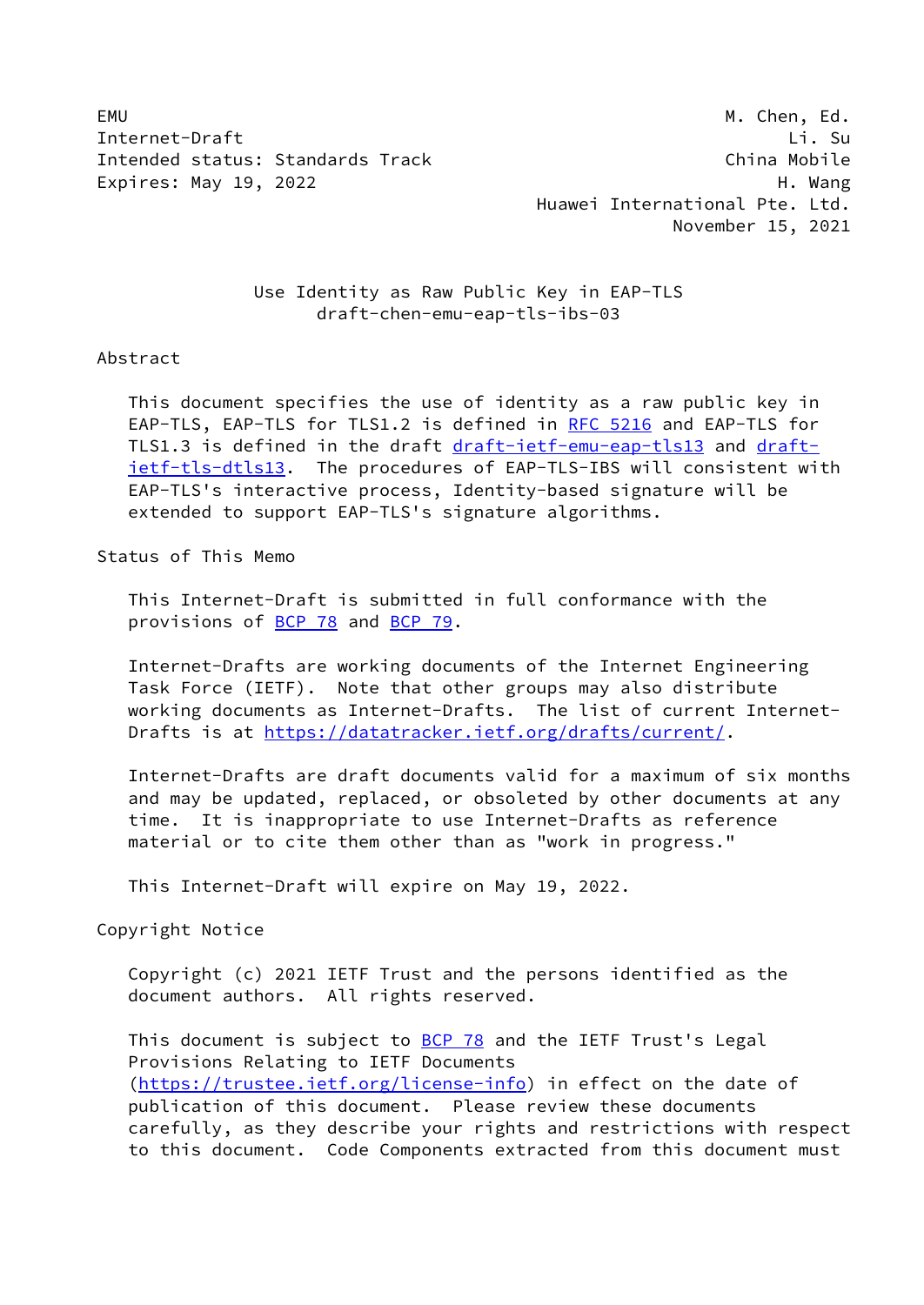<span id="page-1-1"></span>Internet-Draft EAP TLS IBS November 2021

 include Simplified BSD License text as described in Section 4.e of the Trust Legal Provisions and are provided without warranty as described in the Simplified BSD License.

# Table of Contents

|                                                               |  | $\overline{2}$  |
|---------------------------------------------------------------|--|-----------------|
| $\overline{2}$ .                                              |  | $\overline{4}$  |
| Use case of the EAP-TLS-IBS<br>3.                             |  | $\overline{4}$  |
| Structure of the Raw Public Key Extension<br>$\overline{4}$ . |  | $\overline{5}$  |
| $\overline{5}$ .<br>EAP-TLS using raw public keys             |  | $\underline{6}$ |
| 5.1. EAP TLS1.2 Client and Server Handshake Behavior          |  | 6               |
| $5.1.1.$ raw public keys TLS exchange                         |  |                 |
| $5.1.2$ . EAP-TLS handshake in TLS1.2                         |  | $\frac{6}{7}$   |
| $5.1.3$ . raw public keys EAP-TLS exchange                    |  | 8               |
| $5.1.4$ . EAP-TLS1.2-IBS example                              |  | 10              |
| 5.2. EAP TLS1.3 Client and Server Handshake Behavior          |  | 12              |
| 5.2.1. TLS1.3 handshake                                       |  | 12              |
| $5.2.2$ . EAP-TLS1.3 handshake procedure                      |  | <u>13</u>       |
| $5.2.3$ . raw public keys EAP-TLS1.3 exchange                 |  | 14              |
| $5.2.4$ . EAP-TLS1.3-IBS example                              |  | 16              |
| <u>6</u> .                                                    |  | 18              |
| $\overline{1}$ .                                              |  | 18              |
| 8.                                                            |  | 18              |
| 9.                                                            |  | 18              |
| Normative References<br>9.1.                                  |  | 18              |
| Informative references<br>9.2.                                |  | 19              |
| Authors' Addresses                                            |  | 19              |
|                                                               |  |                 |

# <span id="page-1-0"></span>[1](#page-1-0). Introduction

The Extensible Authentication Protocol(EAP) defined in [RFC](https://datatracker.ietf.org/doc/pdf/rfc3748) [3748\[RFC3748](https://datatracker.ietf.org/doc/pdf/rfc3748)] can provide support for multiple authentication methods. Transport Layer Security(TLS) provides for mutual authentication, integrity-protected ciphersuite negotiation, and exchange between two endpoints. The EAP-TLS defined in [RFC 5216](https://datatracker.ietf.org/doc/pdf/rfc5216) [\[RFC5216](https://datatracker.ietf.org/doc/pdf/rfc5216)] which combines EAP and TLS that apply EAP method to load TLS procedures.

 Traditionally, TLS client and server public keys are obtained in PKIX containers in-band as part of the TLS handshake procedure and are validated using trust anchors based on a PKIX certification authority (CA). But there is another method, Using Raw Public Keys in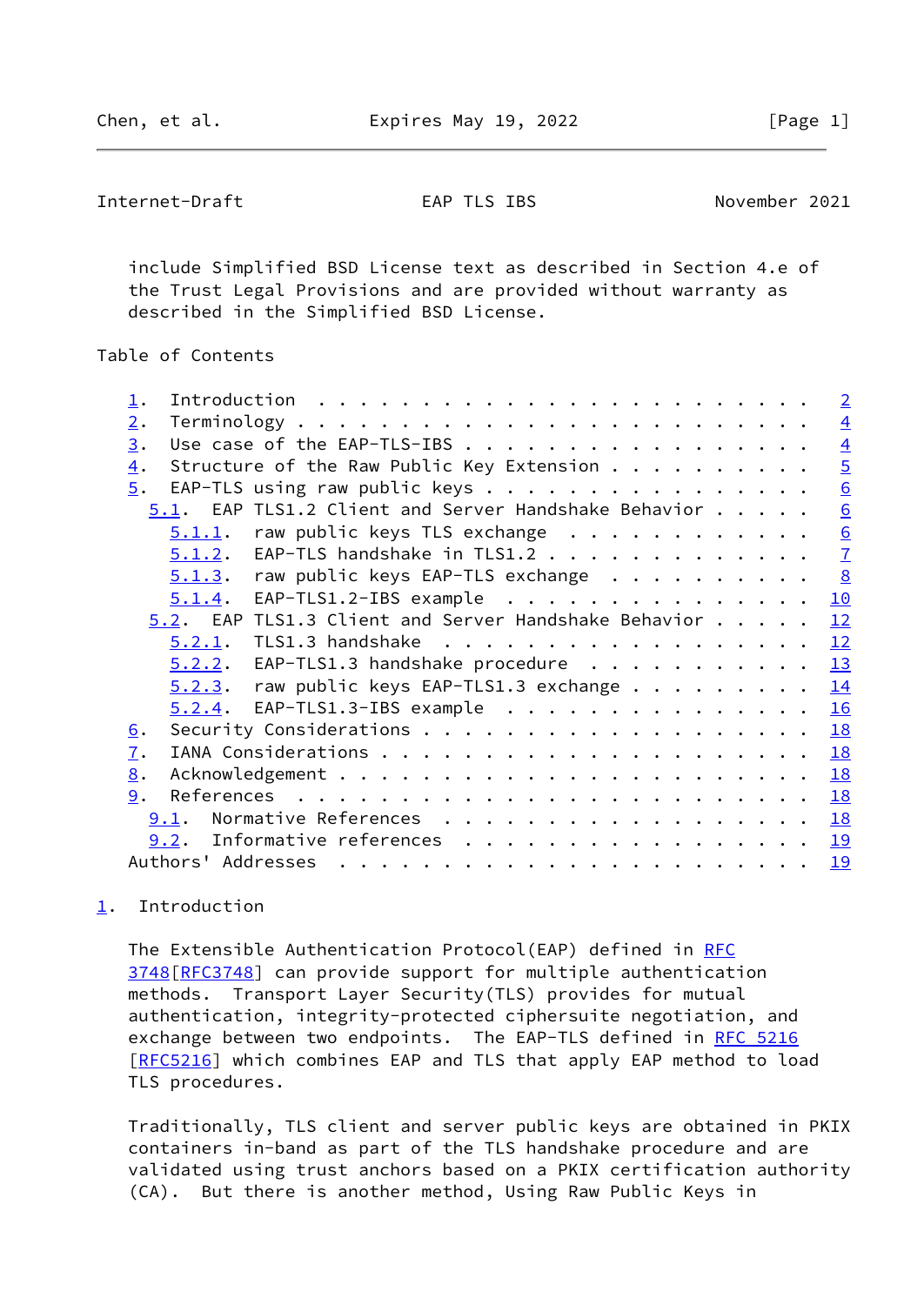Transport Layer Security (TLS) and Datagram Transport Layer Security (DTLS) are defined in [RFC 7250](https://datatracker.ietf.org/doc/pdf/rfc7250) [[RFC7250](https://datatracker.ietf.org/doc/pdf/rfc7250)], the document defines two TLS extensions client certificate type and server certificate type, which can be used as part of an extended TLS handshake when raw public keys are used. In the draft [draft-ietf-emu-eap-tls13](https://datatracker.ietf.org/doc/pdf/draft-ietf-emu-eap-tls13) reads certificates

Chen, et al. **Expires May 19, 2022** [Page 2]

Internet-Draft EAP TLS IBS November 2021

 can be of any type supported by TLS including raw public keys. In [RFC7250\[RFC7250](https://datatracker.ietf.org/doc/pdf/rfc7250)] it assuming that an out-of-band mechanism is used to bind the public key to the entity presenting the key.

 Digital signatures provide the functions of Sender reliability and Message integrity. A chain of trust for such signatures is usually provided by certificates, but in low-bandwidth and resource constrained environments, the use of certificates might be undesirable. In comparison with the original certificate, the raw public key is fairly small. This document describes a signature algorithm using identity as a raw public key in EAP-TLS, instead of transmitting a full certificate in the EAP-TLS message, only public keys are exchanged between client and server, also known as EAP-TLS- IBS.

 With the existing raw public key scheme, a public key and identity mapping table is required at server. This table usually established with offline method and may require additional efforts for establishment and maintenance, especially when the number of devices are huge. On the other hand, with IBS signature algorithm, it not only can take the advantage of raw public key, but also eliminates the efforts for the mapping table establishment and maintenance at the server side. Instead, a small table for CRL is enough for exclude revoked identity from accessing the network. A number of IBE and IBS algorithms have been standardized, such as ECCSI defined in [RFC 6507\[RFC6507](https://datatracker.ietf.org/doc/pdf/rfc6507)].

 IBC was first proposed by Adi Shamir in 1984. For an IBC system, a Key Management System (KMS) is required to generate keys for devices. The KMS choose its KMS Secret Authentication Key(KSAK) as the root of trust. A public parameter, KMS Public Authentication Key (KPAK) is derived from this secrete key and is used by others in verifying the signature. The signatures are generated by an entity with private keys obtained from the KMS. KMS is a trusted third party, users or devices can obtain private key using their identities from KMS. In IBS the private key is also known as Secret Signing Key(SSK). A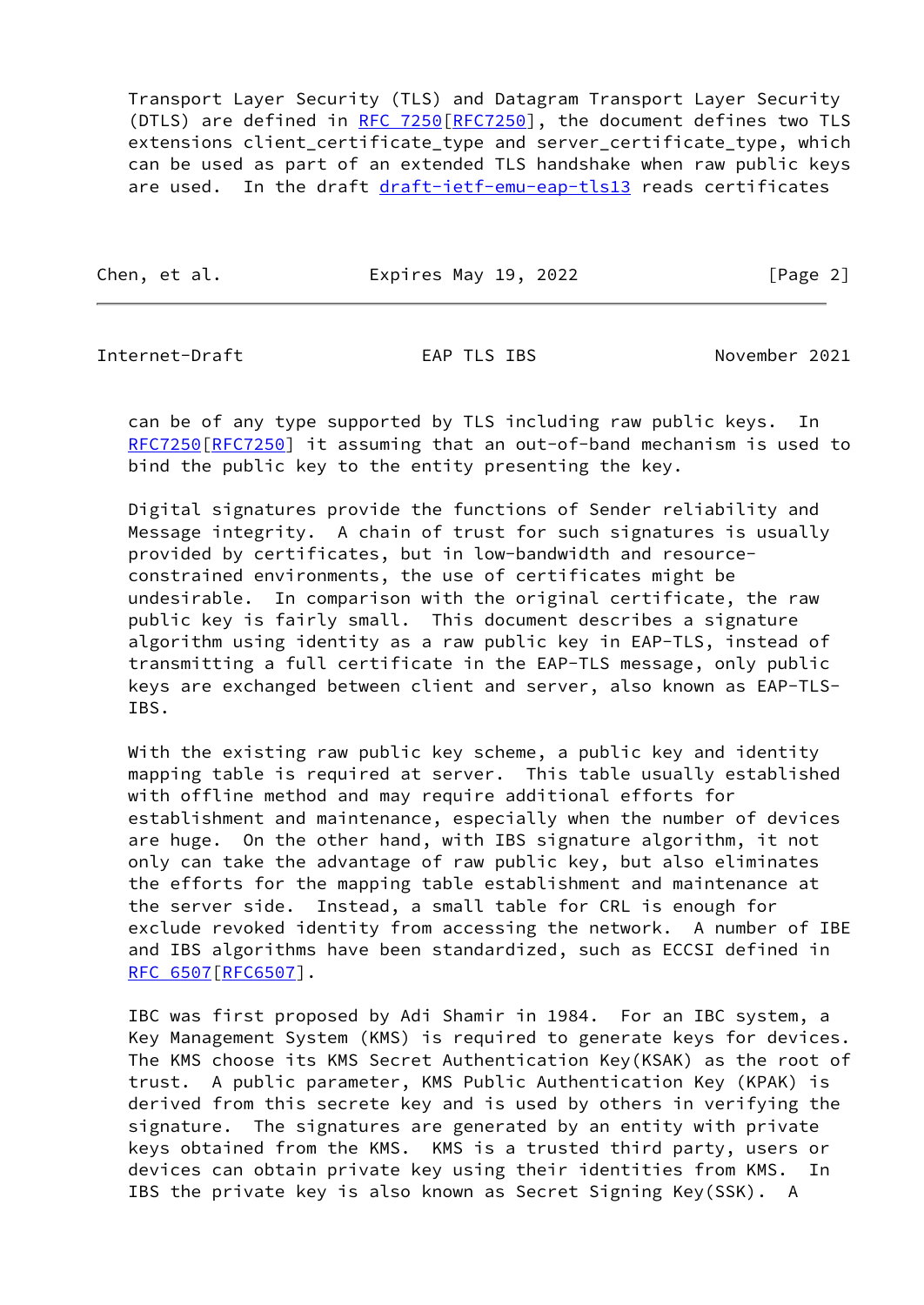sender can sign a message using SSK. The receiver can verify the signature with sender's identity and the KPAK.

 This document is organized as follows: the second section defines the terms used in the text; the third section gives a brief overview of the IBS algorithms; the fourth section presents the example message flow and message format for EAP-TLS-IBS and follows by security consideration and IANA cosideration etc.

Chen, et al. **Expires May 19, 2022** [Page 3]

<span id="page-3-1"></span>Internet-Draft EAP TLS IBS November 2021

<span id="page-3-0"></span>[2](#page-3-0). Terminology

The readers should be familiar with the terms defined in.

- In addition, this document makes use of the following terms:
- IBC: Identity-Based Cryptograph, it is an asymmetric public key cryptosystem.
- IBS: Identity-based Signature, such as ECCSI.
- PKI: Public Key Infrastructure, an infrastructure built with a public-key mechanism.

authenticator: The entity initiating EAP authentication.

peer: The entity that responds to the authenticator.

- backend authenticator server: A backend authentication server is an entity that provides an authentication service to an authenticator. When used, this server typically executes EAP methods for the authenticator.
- EAP server: The entity that terminates the EAP authentication method with the peer. In the case where no backend authentication server is used, the EAP server is part of the authenticator. In the case where the authenticator operates in pass-through mode, the EAP server is located on the backend authentication server.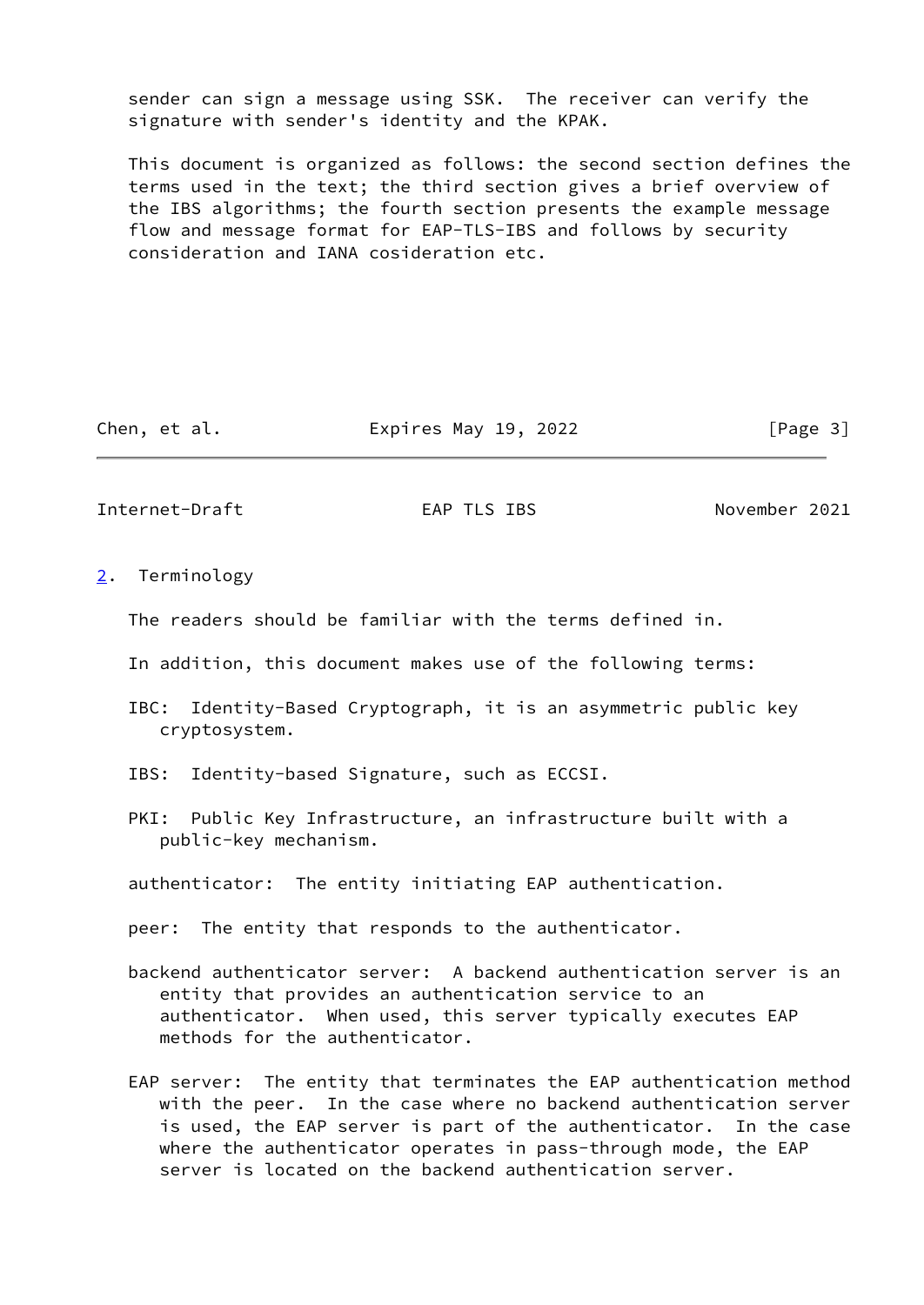## <span id="page-4-0"></span>[3](#page-4-0). Use case of the EAP-TLS-IBS

 Used for authentication of Internet of Things devices: due to the limited processing power of IoT devices, resources for secure identity authentication are limited, especially passive, long life cycle devices, however, the traditional certificate authentication based on PKI X509, because of the complexity of certificate processing and certificate chain authentication, not very suitable for the Internet of Things scenario. Internet of Things devices really need a more lightweight authentication method, and EAP-TLS-IBS as one of the candidates.

 Used for systems that do not support CA certificates: an internal system with network security boundaries that can self-operate the Key Management System(KMS) secret key distribution center, EAP-TLS-IBS can be used between internal subsystems.

Chen, et al. **Expires May 19, 2022** [Page 4]

<span id="page-4-2"></span>Internet-Draft EAP TLS IBS November 2021

<span id="page-4-1"></span>[4](#page-4-1). Structure of the Raw Public Key Extension

 To support the negotiation of using raw public between client and server, a new certificate structure is defined in [RFC 7250](https://datatracker.ietf.org/doc/pdf/rfc7250)[[RFC7250](https://datatracker.ietf.org/doc/pdf/rfc7250)]. It is used by the client and server in the hello messages to indicate the types of certificates supported by each side. When RawPublicKey type is selected for authentication, SubjectPublicKeyInfo which is a data structure is used to carry the raw public key and its cryptographic algorithm.

The SubjectPublicKeyInfo structure is defined in Section 4.1 of [RFC](https://datatracker.ietf.org/doc/pdf/rfc5280) [5280](https://datatracker.ietf.org/doc/pdf/rfc5280) [PKIX][RFC5280] and not only contains the raw keys, such as the public exponent and the modulus of an RSA public key, but also an algorithm identifier. The algorithm identifier can also include parameters. The structure of SubjectPublicKeyInfo is shown in Figure 1:

 SubjectPublicKeyInfo ::= SEQUENCE { algorithm  $\qquad \qquad \text{AlgorithmIdentifier},$ subjectPublicKey BIT STRING } AlgorithmIdentifier ::= SEQUENCE {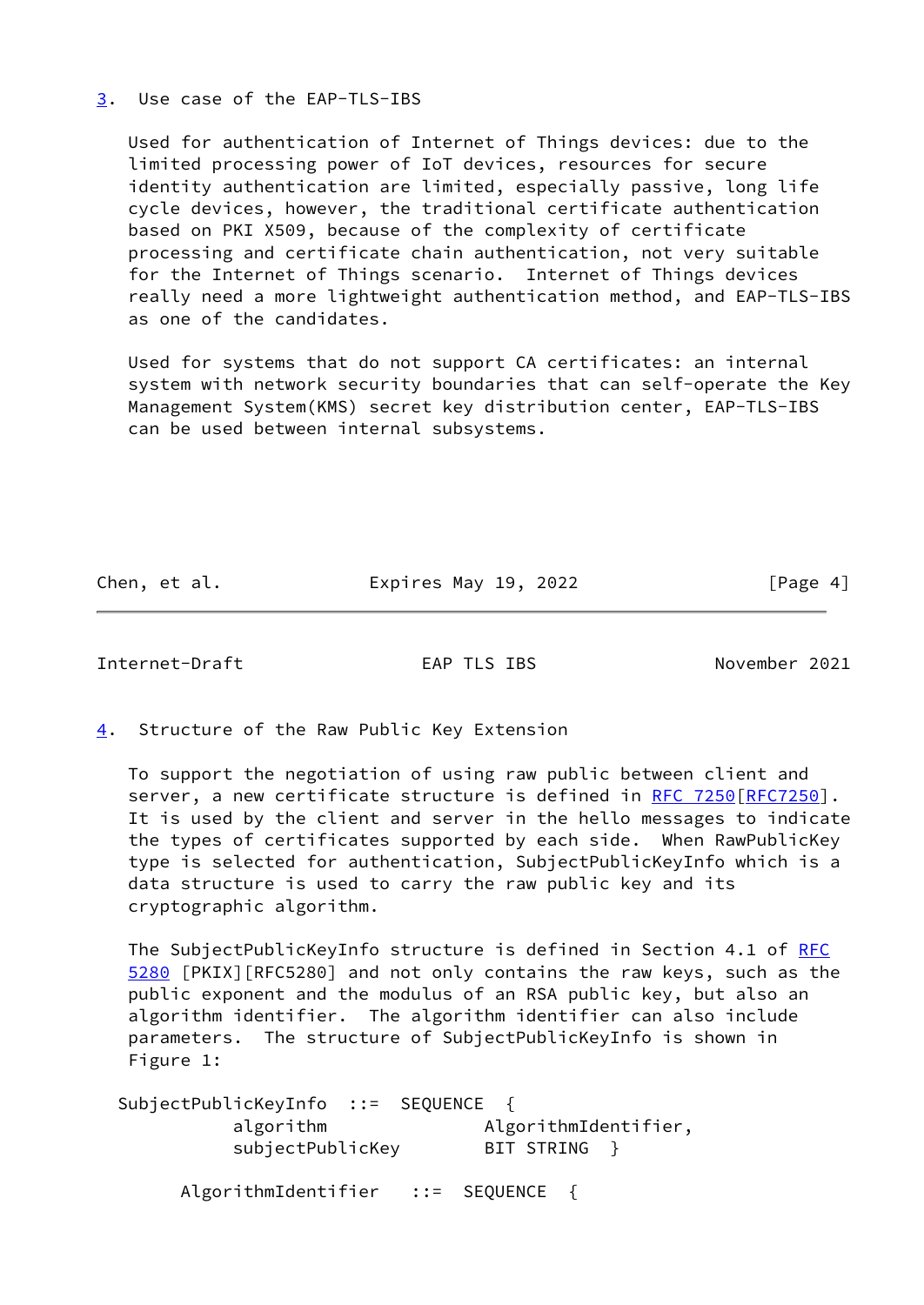algorithm OBJECT IDENTIFIER, parameters MANY DEFINED BY algorithm OPTIONAL }

Figure 1: SubjectPublicKeyInfo ASN.1 Structure

 The algorithms identifiers are Object Identifier(OIDs), AlgorithmIdentifier is also data structure with two fields, OID represent the cryptographic algorithm used with raw public key, such as ECCSI, parameters are the necessary parameters associated with the algorithm.

 In the case of IBS algorithm, the User's identity is the raw public key which can be represented by "subjectPublicKey", when ECCSI is used as the Identity-based signature algorithm, then "algorithm" is for ECCSI, and "parameters" is the parameters needed in ECCSI.

 So far, IBS has the following four algorithms, the following table is the corresponding table of Key type and OID.

| Chen, et al. | Expires May 19, 2022 | [Page 5] |  |
|--------------|----------------------|----------|--|
|              |                      |          |  |

<span id="page-5-0"></span>Internet-Draft EAP TLS IBS November 2021

| Key Type                           | Document                                           | 0ID.                  |
|------------------------------------|----------------------------------------------------|-----------------------|
| ISO/IEC 14888-3 IBS-1              | ISO/IEC<br>14888-3: IBS-1<br>mechanism             | 1.0.14888.3.0.7       |
| ISO/IEC 14888-3 IBS-2              | ISO/IEC<br>14888-3: IBS-2<br>mechanism             | 1.0.14888.3.0.8       |
| ISO/IEC 14888-3<br>ChineseIBS(SM9) | ISO/IEC<br>$14888 - 3:$<br>ChineseIBS<br>mechanism | 1.2.156.10197.1.302.1 |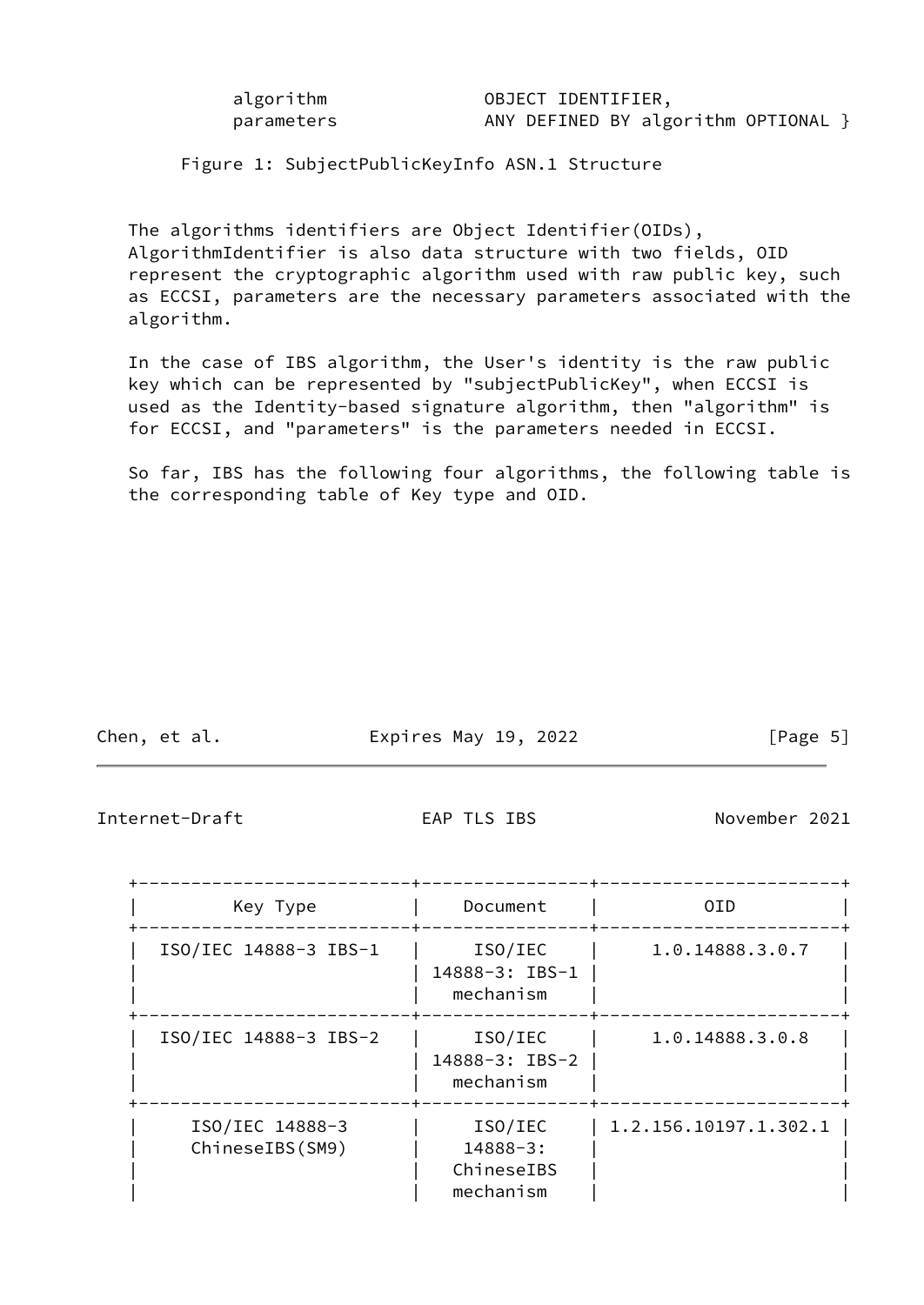| Elliptic Curve-Based<br>1.3.6.1.5.5.7.6.29<br>Section 5.2<br>Signatureless For<br>in RFC 6507<br>Identitiy-based<br>Encryption (ECCSI) |  |
|----------------------------------------------------------------------------------------------------------------------------------------|--|
|----------------------------------------------------------------------------------------------------------------------------------------|--|

# Table 1: Algorithm Object Identifiers

In the draft [draft-wang-tls-raw-public-key-with-ibc](https://datatracker.ietf.org/doc/pdf/draft-wang-tls-raw-public-key-with-ibc), there extend signature scheme with IBS algorithm which indicated in the client's "signature\_algorithms" extension. The SignatureScheme data structure also keep pace with the [section 4](#page-4-1).

<span id="page-6-0"></span>[5](#page-6-0). EAP-TLS using raw public keys

 This section describes EAP-TLS-IBS both in the case of TLS1.2 and TLS1.3, each section contains EAP-TLS and EAP-TLS using raw public keys full message authentication, and finally give the example when using IBS.

- <span id="page-6-1"></span>[5.1](#page-6-1). EAP TLS1.2 Client and Server Handshake Behavior
- <span id="page-6-2"></span>[5.1.1](#page-6-2). raw public keys TLS exchange

As described in [\[RFC7250](https://datatracker.ietf.org/doc/pdf/rfc7250)][RFC7250], the document intrudoces the use of raw public keys in TLS/DTLS, the basic raw public key TLS exchange will appear as follows, Figure 2 shows the client\_certificate\_type and server\_certificate\_type extensions added to the client and server hello messages. An extension type MUST NOT appear in the ServerHello unless the same extension type appeared in the corresponding ClientHello, defined in [RFC5246\[RFC5246](https://datatracker.ietf.org/doc/pdf/rfc5246)].

| Chen, et al. | Expires May 19, 2022 | [Page 6] |
|--------------|----------------------|----------|

<span id="page-6-3"></span>Internet-Draft EAP TLS IBS November 2021

 The server\_certificate\_type extension in the client hello indicates the types of certificates the client is able to process when provided by the server in a subsequent certificate payload.

 The client\_certificate\_type and server\_certificate\_type extensions sent in the client hello each carry a list of supported certificate types, sorted by client preference. When the client supports only one certificate type, it is a list containing a single element. Many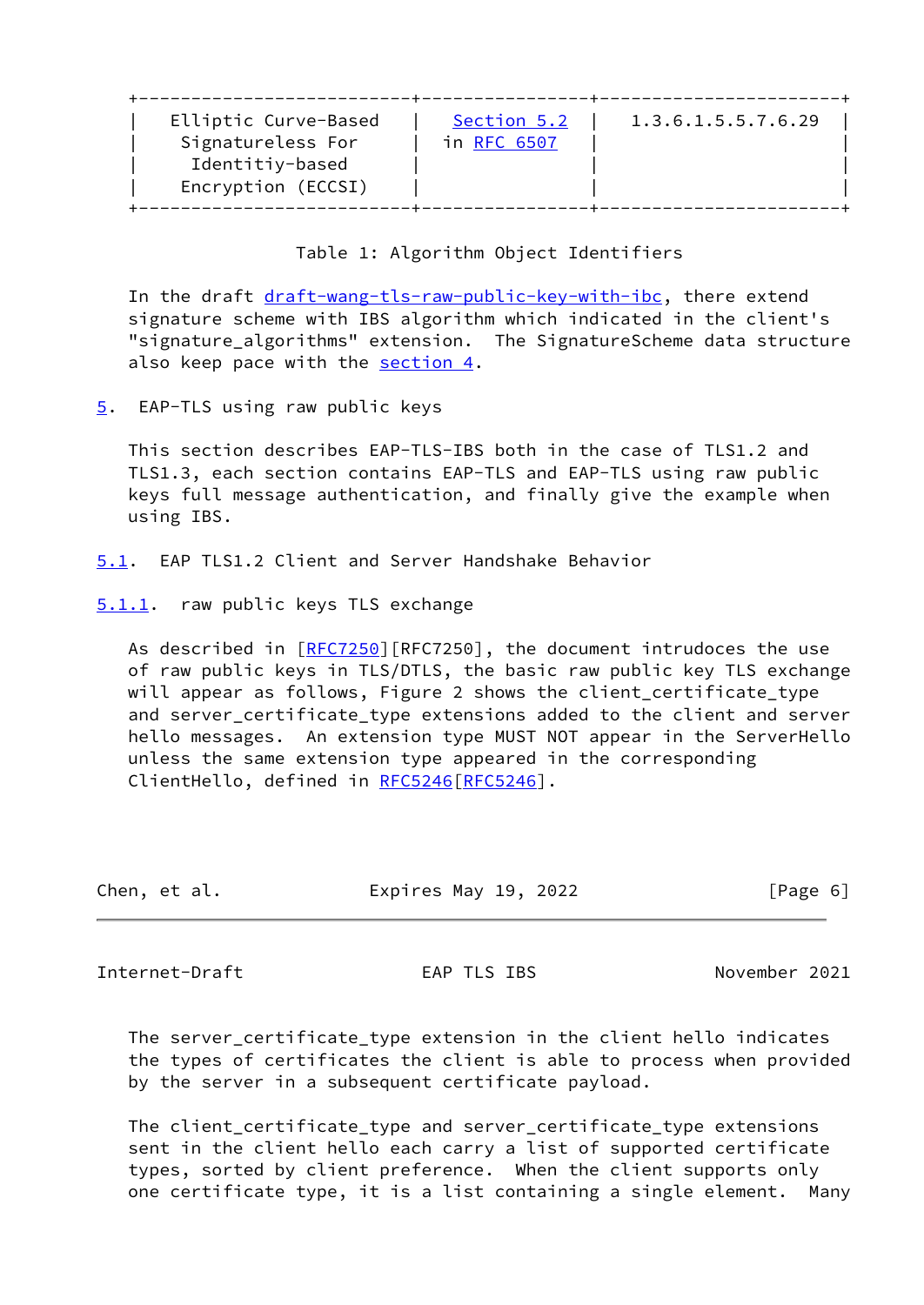types of certificates can be used, such as RawPublicKey, X.509 and OpenPGP.

|                                                                                    | client_hello,                                                                                                                                                 |
|------------------------------------------------------------------------------------|---------------------------------------------------------------------------------------------------------------------------------------------------------------|
| client_certificate_type,<br>server_certificate_type                                | ->                                                                                                                                                            |
|                                                                                    | <- server_hello,<br>client_certificate_type,<br>server_certificate_type,<br>certificate,<br>server_key_exchange,<br>certificate_request,<br>server_hello_done |
| certificate,<br>client_key_exchange,<br>certificate_verify,<br>change_cipher_spec, |                                                                                                                                                               |
| finished                                                                           | $\rightarrow$                                                                                                                                                 |
|                                                                                    | <- change_cipher_spec,<br>finished                                                                                                                            |
| Application Data                                                                   | <-------><br>Application Data                                                                                                                                 |
|                                                                                    |                                                                                                                                                               |

Figure 2: Basic Raw Public Key TLS Exchange

<span id="page-7-0"></span>[5.1.2](#page-7-0). EAP-TLS handshake in TLS1.2

As described in [\[RFC3748](https://datatracker.ietf.org/doc/pdf/rfc3748)] [[RFC3748](https://datatracker.ietf.org/doc/pdf/rfc3748)], the EAP-TLS conversation will typically begin with the authenticator and the peer negotiating EAP. The authenticator will then typically send an EAP-Request/Identity packet to the peer, and the peer will respond with an EAP-Response/ Identity packet to the authenticator, containing the peer's user-Id. The authenticator MAY act as a pass-through device, with the EAP packets received from the peer being encapsulated for transmission to a backend authentication server.

| Expires May 19, 2022<br>[Page 7]<br>Chen, et al. |  |
|--------------------------------------------------|--|
|--------------------------------------------------|--|

<span id="page-7-1"></span>Internet-Draft EAP TLS IBS November 2021

In the case where the EAP-TLS mutual authentication is successful,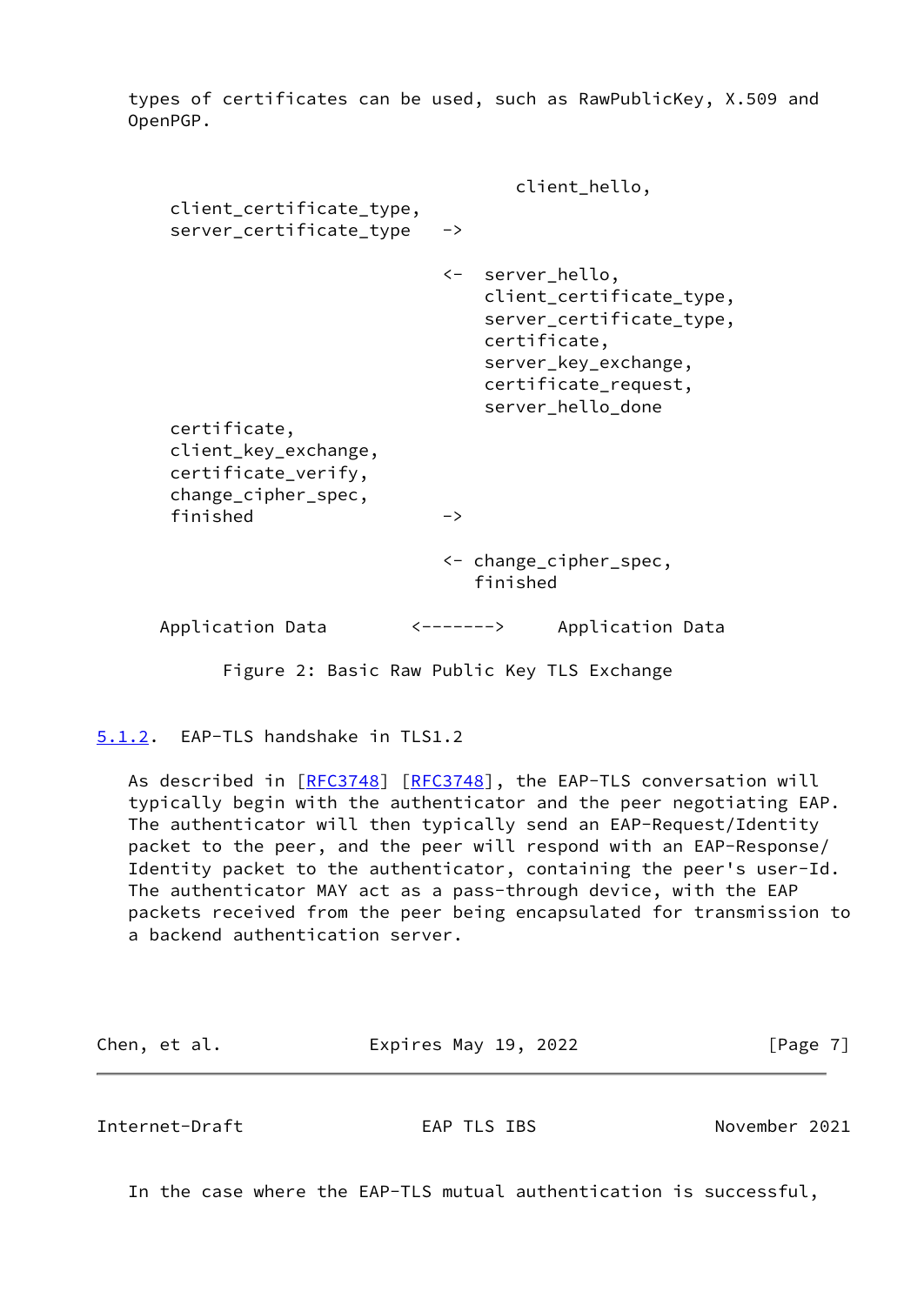defined in [RFC5216](https://datatracker.ietf.org/doc/pdf/rfc5216) [[RFC5216\]](https://datatracker.ietf.org/doc/pdf/rfc5216), the conversation will appear as follows:

 Authenticating Peer Authenticator ------------------- ------------- <- EAP-Request/ Identity EAP-Response/ Identity (MyID) -> <- EAP-Request/ EAP-Type=EAP-TLS (TLS Start) EAP-Response/ EAP-Type=EAP-TLS (TLS client\_hello)-> <- EAP-Request/ EAP-Type=EAP-TLS (TLS server\_hello, TLS certificate, TLS server\_key\_exchange, TLS certificate\_request, TLS server\_hello\_done) EAP-Response/ EAP-Type=EAP-TLS (TLS certificate, TLS client\_key\_exchange, TLS certificate\_verify, TLS change\_cipher\_spec, TLS finished) -> <- EAP-Request/ EAP-Type=EAP-TLS (TLS change\_cipher\_spec, TLS finished) EAP-Response/ EAP-Type=EAP-TLS -> <- EAP-Success

Figure 3: EAP-TLS authentication procedure with TLS1.2 handshake

<span id="page-8-0"></span>[5.1.3](#page-8-0). raw public keys EAP-TLS exchange

 This section describes EAP-TLS extend using raw public keys, the procedures is as follows, In the discussion, we will use the term "EAP server" to denote the ultimate endpoint conversing with the peer.

Chen, et al. **Expires May 19, 2022** [Page 8]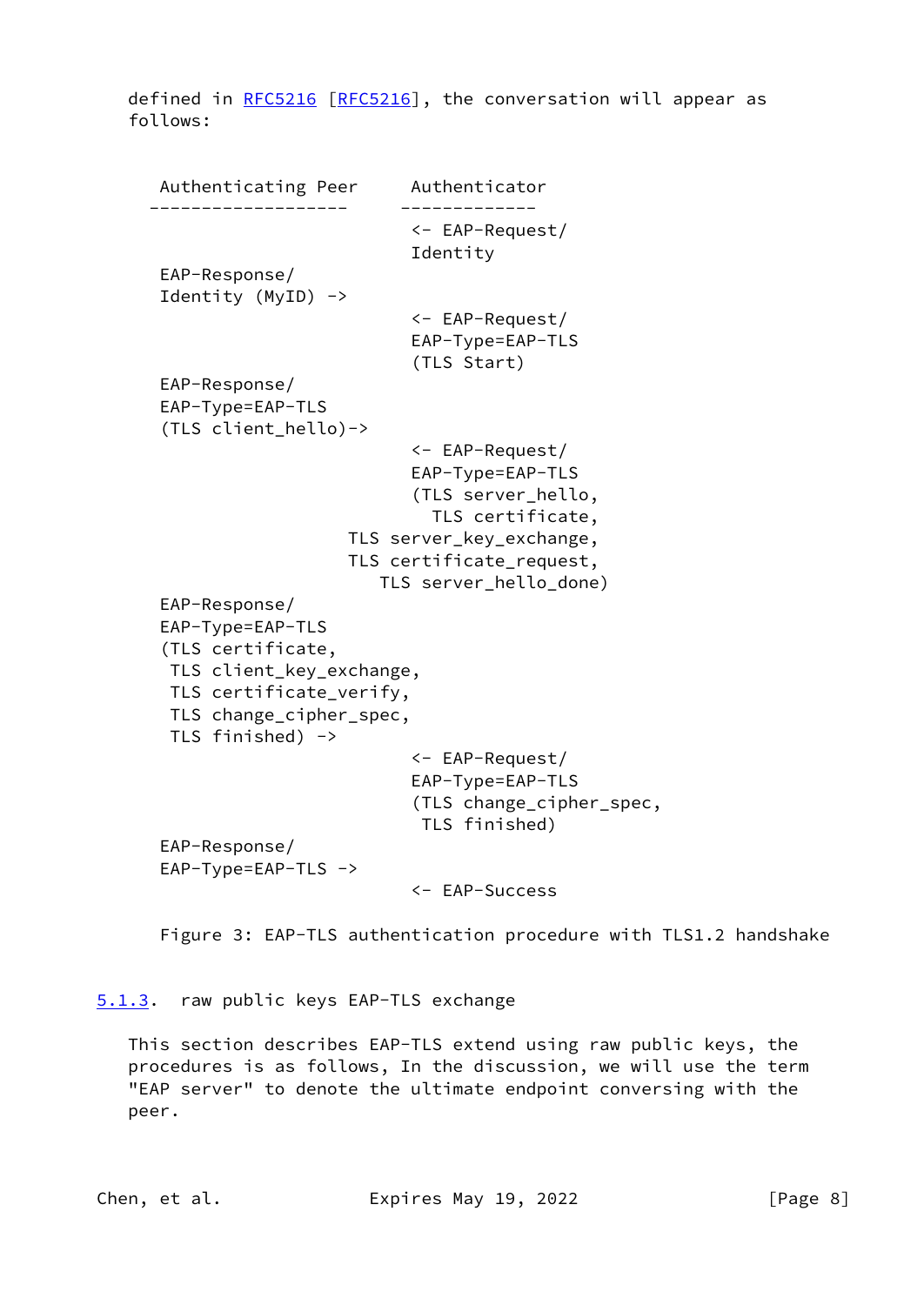```
Internet-Draft EAP TLS IBS November 2021
   Authenticating Peer EAP server
    ------------------- -------------
                           <- EAP-Request/
                           Identity
   EAP-Response/
   Identity (MyID) ->
                           <- EAP-Request/
                           EAP-Type=EAP-TLS
                            (TLS Start)
   EAP-Response/
   EAP-Type=EAP-TLS
    (TLS client_hello
    +signature_algorithm
    server_certificate_type,
    client_certificate_type)->
                           <- EAP-Request/
                           EAP-Type=EAP-TLS
                            (TLS server_hello,
                             {client_certificate_type}
                             {server_certificate_type}
                             {TLS certificate}
                             {TLS server_key_exchange}
                             {TLS certificate_request}
                             {TLS server_hello_done}
) EAP-Response/
   EAP-Type=EAP-TLS
    (TLS certificate,
    TLS client_key_exchange,
    TLS certificate_verify,
    TLS change_cipher_spec,
    TLS finished) ->
                           <- EAP-Request/
                           EAP-Type=EAP-TLS
                            (TLS change_cipher_spec,
                            TLS finished)
   EAP-Response/
   EAP-Type=EAP-TLS ->
                           <- EAP-Success
```
Figure 4: EAP-TLS extend raw public keys authentication procedure with TLS1.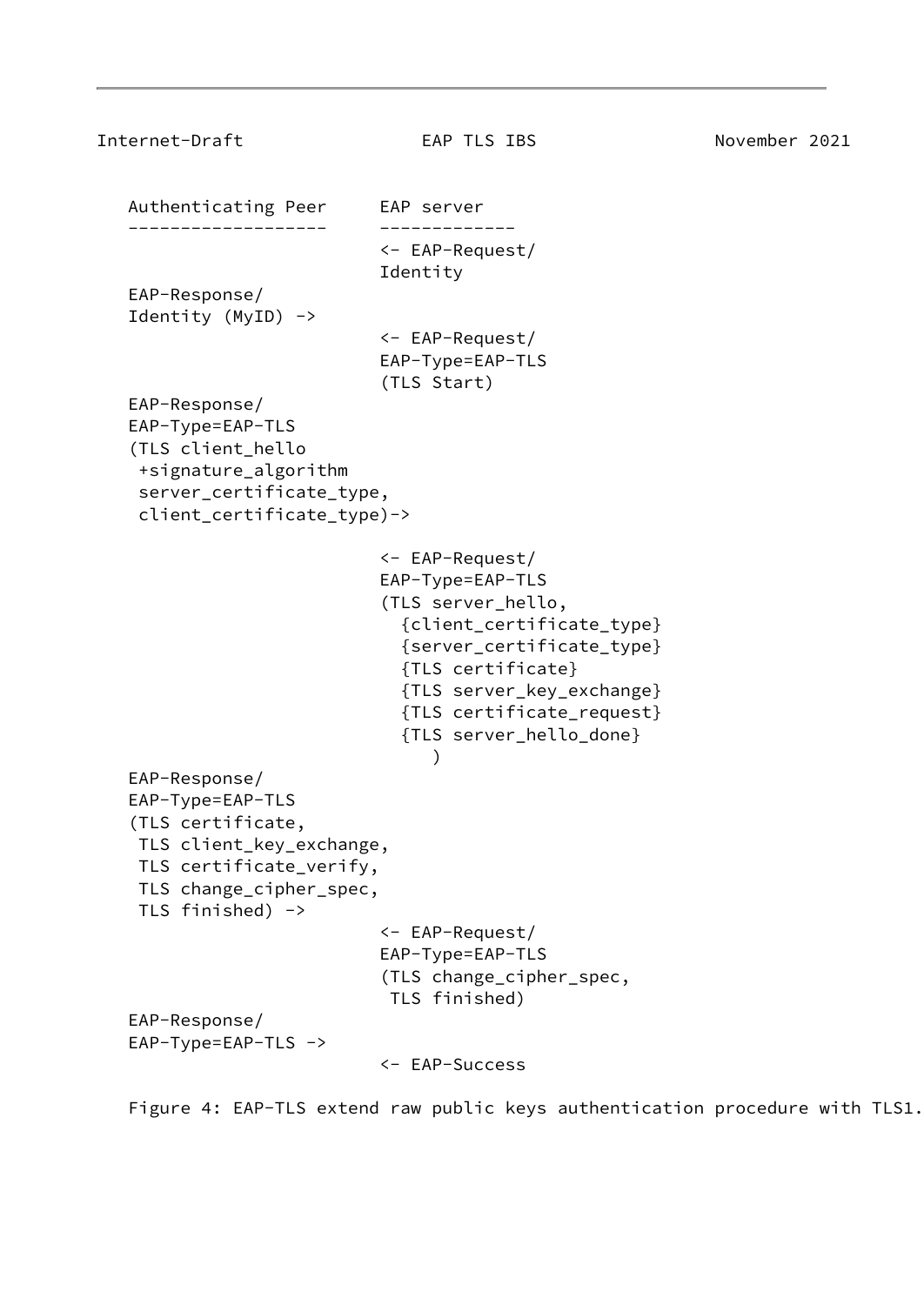<span id="page-10-1"></span>Internet-Draft EAP TLS IBS November 2021

### <span id="page-10-0"></span>[5.1.4](#page-10-0). EAP-TLS1.2-IBS example

 In this example, both the TLS client and server use ECCSI for authentication, and they are restricted in that they can only process ECCSI signature algorithm. As a result, the TLS client sets both the server\_certificate\_type and the client\_certificate\_type extensions to be raw public key; in addition, the client sets the signature algorithm in the client hello message to be eccsi\_sha256.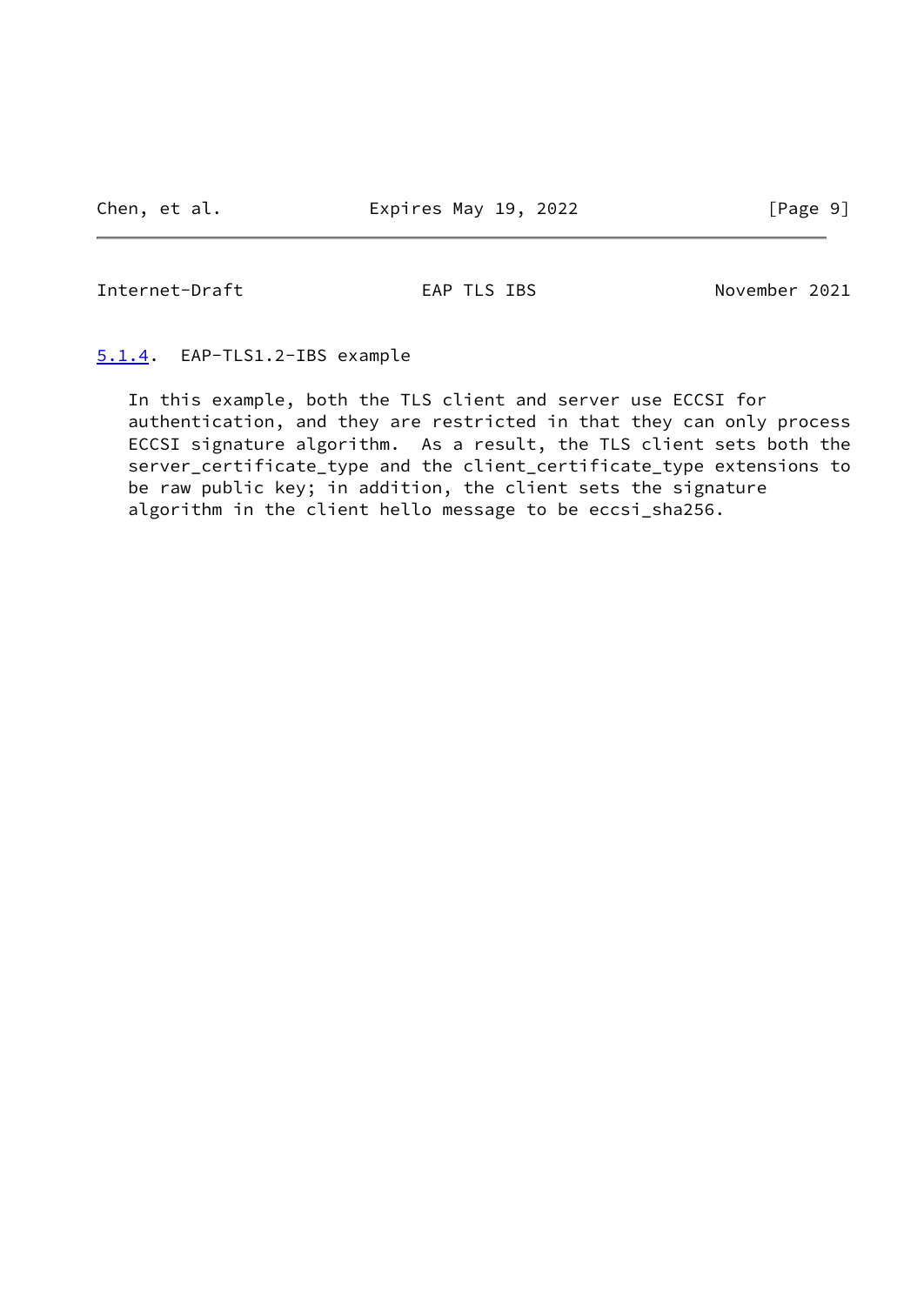```
Chen, et al. Expires May 19, 2022 [Page 10]
Internet-Draft EAP TLS IBS November 2021
  Authenticating Peer EAP server
    ------------------- -------------
                                     <- EAP-Request/
                                     Identity
   EAP-Response/
   Identity (MyID) ->
                                     <- EAP-Request/
                                     EAP-Type=EAP-TLS
                                     (TLS Start)
   EAP-Response/
   EAP-Type=EAP-TLS
    (TLS client_hello
   signature_algorithm = (eccsi_sha256)
    server_certificate_type = (RawPublicKey,...)
    client_certificate_type = (RawPublicKey,...))->
                                    <- EAP-Request/
                                    EAP-Type=EAP-TLS
                                    (TLS server_hello,
                                    {client_certificate_type = RawPublicKey}
                                    {server_certificate_type = RawPublicKey}
                                    {certificate = (1.3.6.1.5.5.7.6.29, hash
                                    value of ECCSIPublicParameters),
                                    serverID)}
                                    {certificate_request = (eccsi_sha256)}
                                    {server_hello_done}
) and the contract of \mathcal{O}(\mathbb{R}^d) and \mathcal{O}(\mathbb{R}^d) EAP-Response/
   EAP-Type=EAP-TLS
    ({certificate = ((1.3.6.1.5.5.7.6.29,
   hash value of ECCSIPublicParameters),
   ClientID)},
```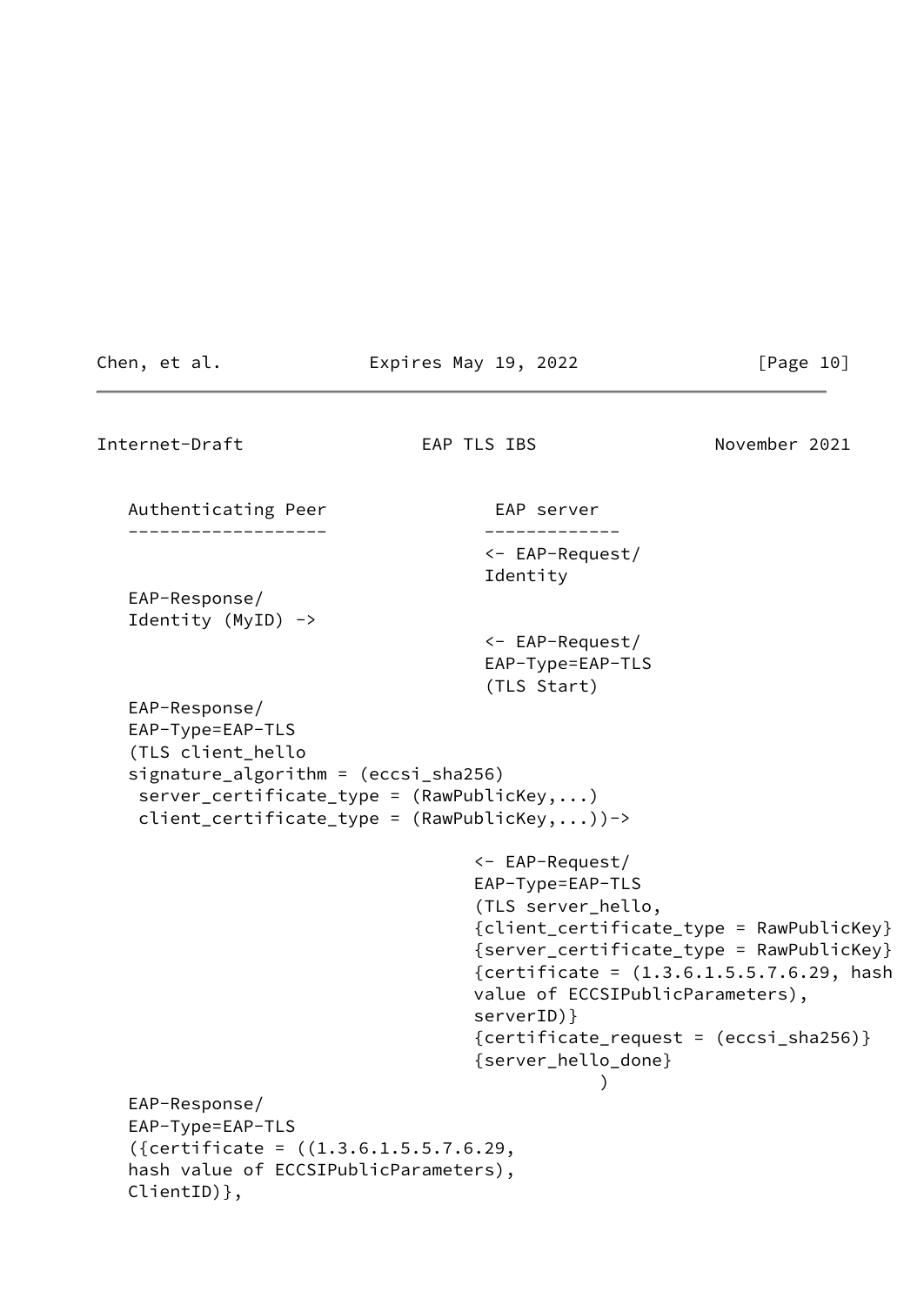| ${certificance_verify = (ECCSI-Sig-Value)},$<br>$\{final\}$ -> |                                                                 |
|----------------------------------------------------------------|-----------------------------------------------------------------|
|                                                                | $\leftarrow$ EAP-Request/<br>EAP-Type=EAP-TLS<br>(TLS finished) |
| EAP-Response/                                                  |                                                                 |
| $EAP-Type=EAP-TLS$ ->                                          |                                                                 |
|                                                                | $\leftarrow$ EAP-Success                                        |
| Figure 5: EAP-TLS1.2-IBS example                               |                                                                 |

Chen, et al. Expires May 19, 2022 [Page 11]

<span id="page-12-1"></span>Internet-Draft EAP TLS IBS November 2021

## <span id="page-12-0"></span>[5.2](#page-12-0). EAP TLS1.3 Client and Server Handshake Behavior

TLS1.3 defined in [RFC8446](https://datatracker.ietf.org/doc/pdf/rfc8446), as TLS 1.3 is not directly compatible with previous versions, all versions of TLS incorporate a versioning mechanism which allows clients and servers to interoperably negotiate a common version if one is supported by both peers. when make the discussion on EAP-TLS using raw public keys we also make a different with TLS1.2, This section is for EAP-TLS1.3 handshake behavior using raw public keys and give example for EAP-TLS-IBS.

<span id="page-12-2"></span>[5.2.1](#page-12-2). TLS1.3 handshake

 TLS1.3 is more secure than TLS1.2 in preventing eavesdropping, tampering, and message forgery. The handshake can be thought of having three phases: Key Exchange, Server Parameters and Authentication. The message flow for full TLS handshake is as follows.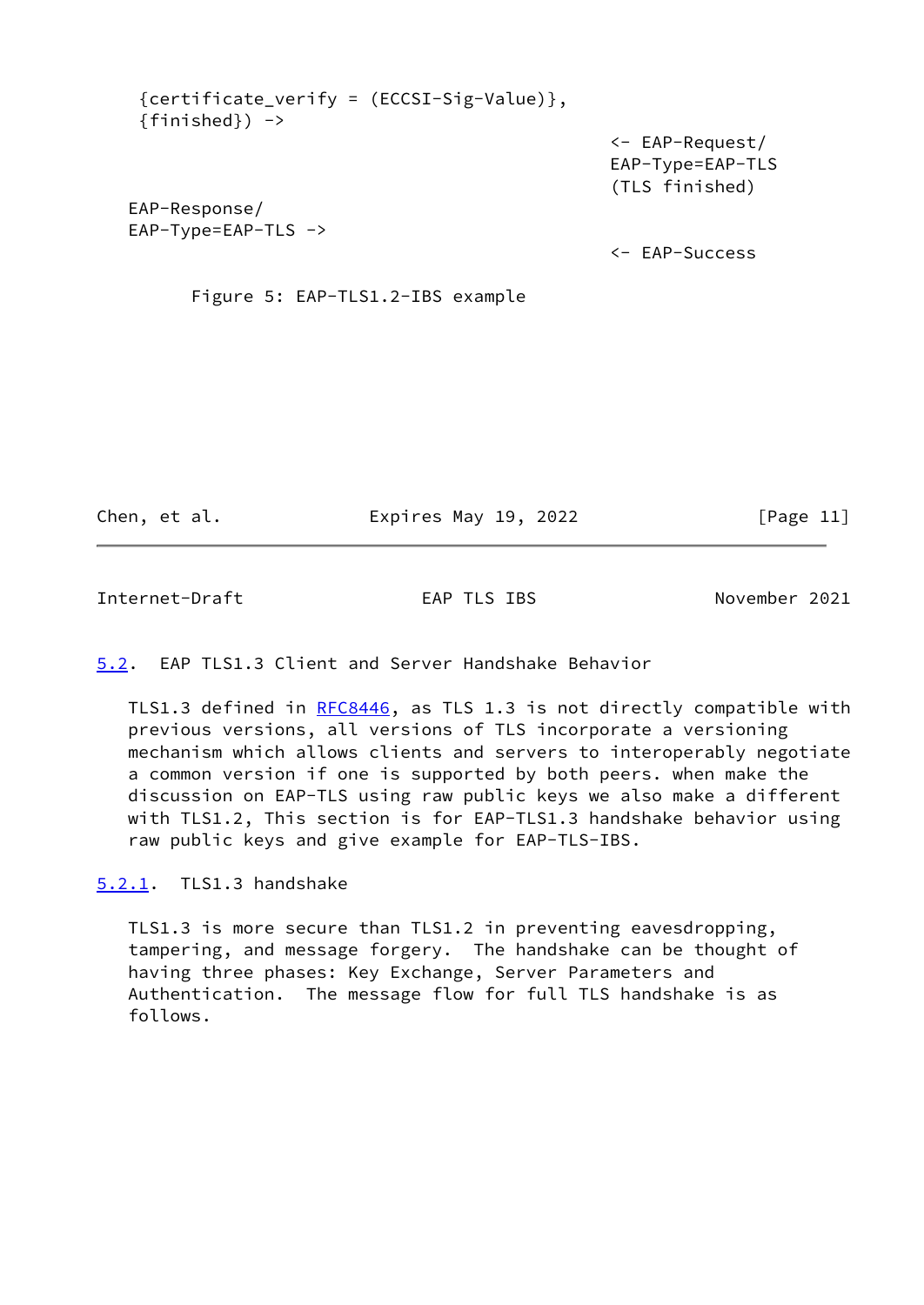<span id="page-13-0"></span>Chen, et al. **Expires May 19, 2022** [Page 12] Internet-Draft EAP TLS IBS November 2021 Client Server Server Server Server Server Server Server Server Server Server Server Server Server Server Serve Key ^ ClientHello Exch | + key\_share\* | + signature\_algorithms\* | + psk\_key\_exchange\_modes\* v + pre\_shared\_key\* --------> ServerHello ^ Key + key\_share\* | Exch + pre\_shared\_key\* v {EncryptedExtensions} ^ Server {CertificateRequest\*} v Params {Certificate\*} ^ {CertificateVerify\*} | Auth {Finished} v <-------- [Application Data\*] ^ {Certificate\*}

```
Auth | {CertificateVerify*}
```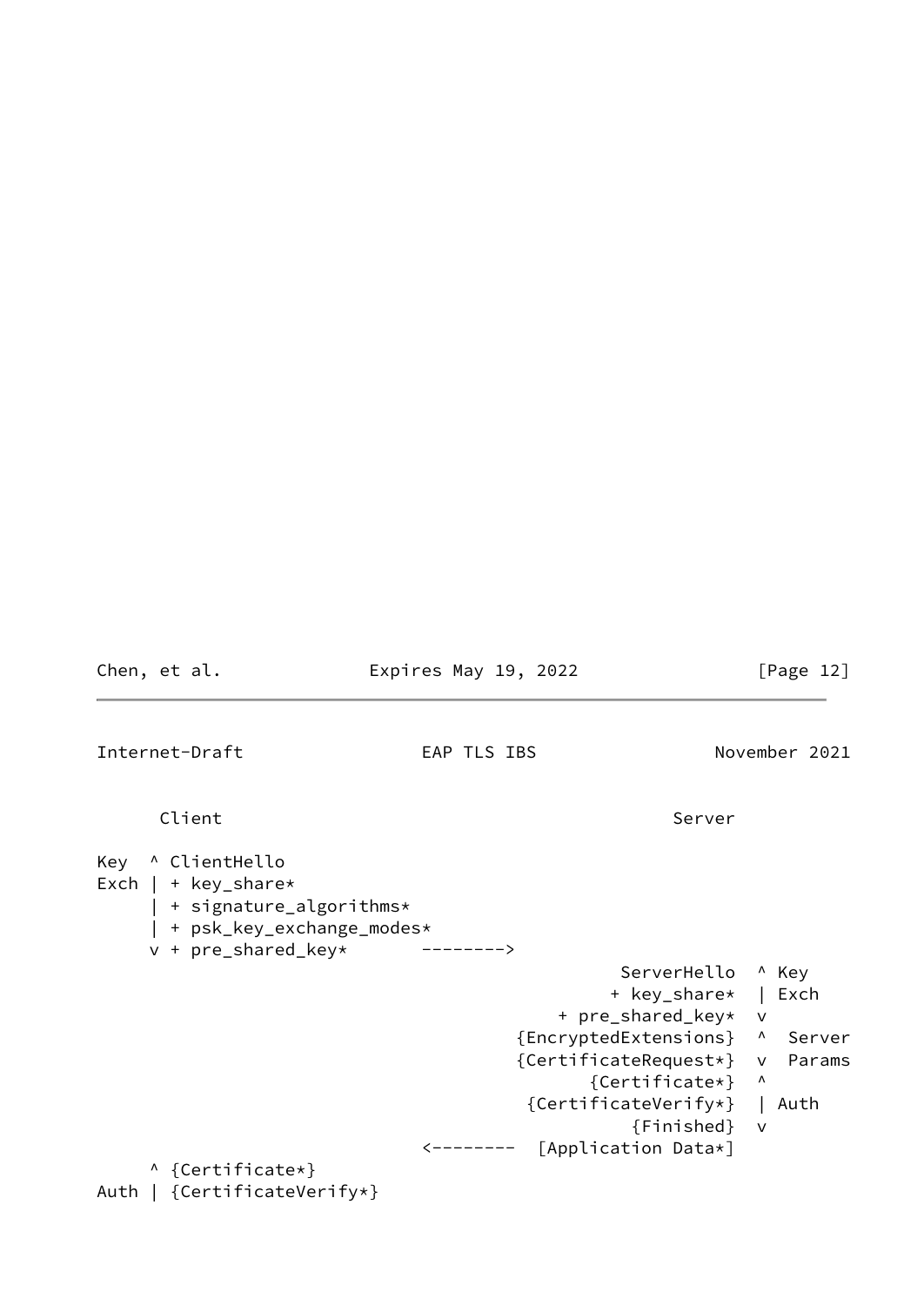| v {Finished}       | ————————>                    |  |
|--------------------|------------------------------|--|
| [Application Data] | <-------> [Application Data] |  |

- + Indicates noteworthy extensions sent in the previously noted message.
- \* Indicates optional or situation-dependent messages/extensions that are not always sent.
- {} Indicates messages protected using keys derived from a [sender]\_handshake\_traffic\_secret.
- [] Indicates messages protected using keys derived from [sender]\_application\_traffic\_secret\_N.

Figure 6: Message Flow for Full TLS1.3 Handshake

# <span id="page-14-0"></span>[5.2.2](#page-14-0). EAP-TLS1.3 handshake procedure

 EAP-TLS mutual authentication in the case of TLS1.3. defined in the [draft-ietf-emu-eap-tls13](https://datatracker.ietf.org/doc/pdf/draft-ietf-emu-eap-tls13). TLS 1.3 provides significantly improved security, privacy, and reduced latency when compared to earlier versions of TLS. EAP-TLS with TLS 1.3 further improves security and privacy by mandating use of privacy and revocation checking.

<span id="page-14-1"></span>

| Chen, et al.                      | Expires May 19, 2022                  | [Page 13]                                       |
|-----------------------------------|---------------------------------------|-------------------------------------------------|
| Internet-Draft                    | EAP TLS IBS                           | November 2021                                   |
| EAP Peer                          |                                       | EAP Server                                      |
| EAP-Response/                     |                                       | EAP-Request/<br>Identity                        |
|                                   | Identity (Privacy-Friendly) --------> |                                                 |
|                                   | $\leftarrow$ - - - - - - -            | EAP-Request/<br>EAP-Type=EAP-TLS<br>(TLS Start) |
| EAP-Response/<br>EAP-Type=EAP-TLS |                                       |                                                 |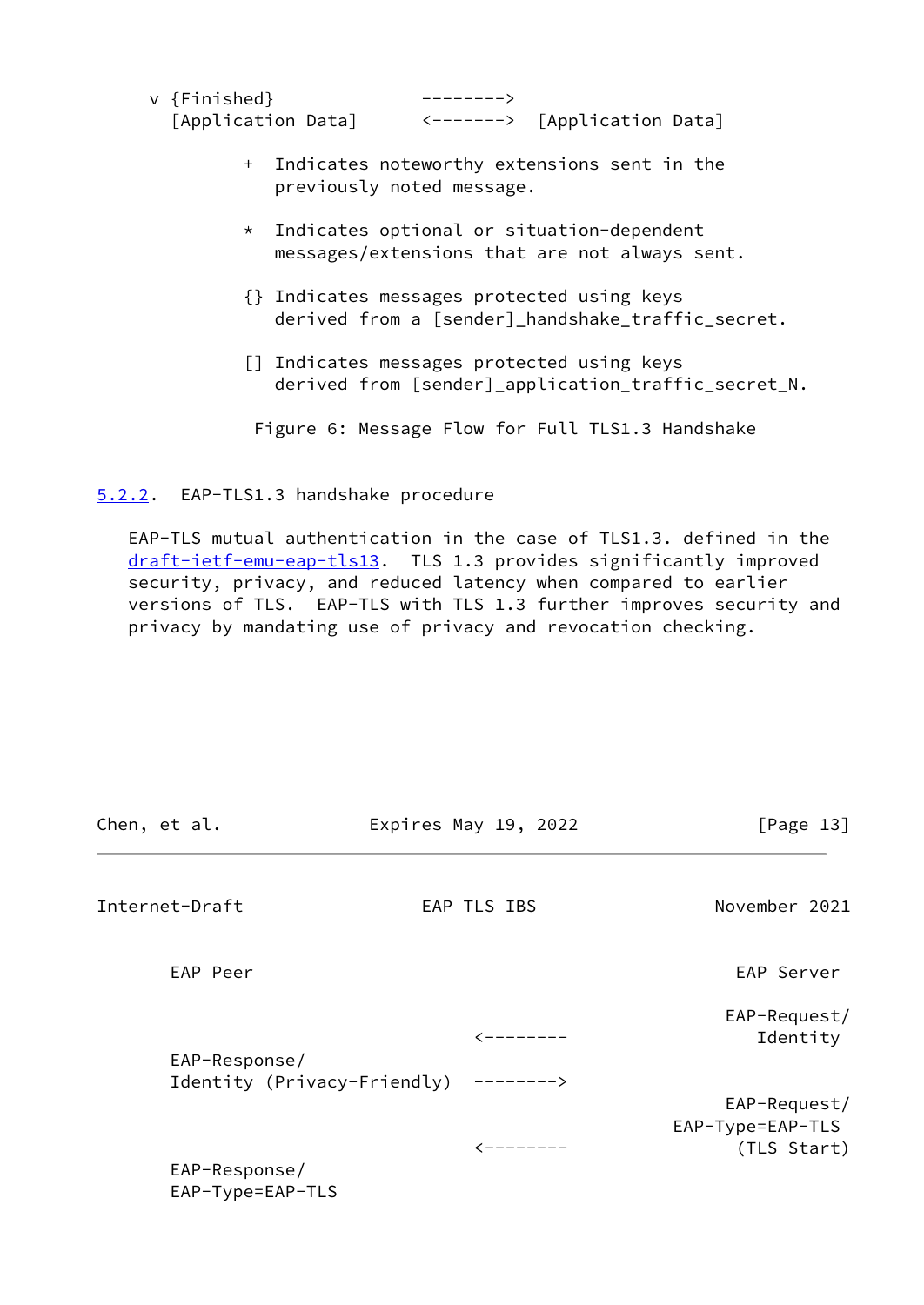| (TLS ClientHello)      | -------->  |                                     |
|------------------------|------------|-------------------------------------|
|                        |            | EAP-Request/                        |
|                        |            | $EAP-Type=EAP-TLS$                  |
|                        |            | (TLS ServerHello,                   |
|                        |            | TLS EncryptedExtensions,            |
|                        |            | TLS CertificateRequest,             |
|                        |            | TLS Certificate,                    |
|                        |            | TLS CertificateVerify,              |
|                        |            | TLS Finished,                       |
|                        |            |                                     |
| EAP-Response/          |            |                                     |
| EAP-Type=EAP-TLS       |            |                                     |
| (TLS Certificate,      |            |                                     |
| TLS CertificateVerify, |            |                                     |
| TLS Finished)          | ------->   | EAP-Request/                        |
|                        |            | EAP-Type=EAP-TLS                    |
|                        |            | <-------- TLS Application Data 0x00 |
| EAP-Response/          |            |                                     |
| EAP-Type=EAP-TLS       | $--------$ |                                     |
|                        | ---------  | EAP-Success                         |
|                        |            |                                     |

Figure 7: EAP-TLS mutual authentication with TLS1.3 handshake

<span id="page-15-0"></span>[5.2.3](#page-15-0). raw public keys EAP-TLS1.3 exchange

 This section describes EAP-TLS1.3 extend using raw public keys, the procedures is as follows, both client and server have the extension "key\_share", the "key\_share" extension contains the endpoint's cryptographic parameters. the "signature\_algorithm" extension contains the signature algorithm and hash algorithms the client and server can support for the new signature algorithms specific to the IBS algorithms. When IBS is chosen as signature algorithm, the server need to indicated the required IBS signature algorithms int the signature\_algorithm extension within the CertificateRequest.

| Chen, et al.        | Expires May 19, 2022                  | [Page 14]     |
|---------------------|---------------------------------------|---------------|
| Internet-Draft      | EAP TLS IBS                           | November 2021 |
| Authenticating Peer | EAP server                            |               |
|                     | $\leftarrow$ EAP-Request/<br>Identity |               |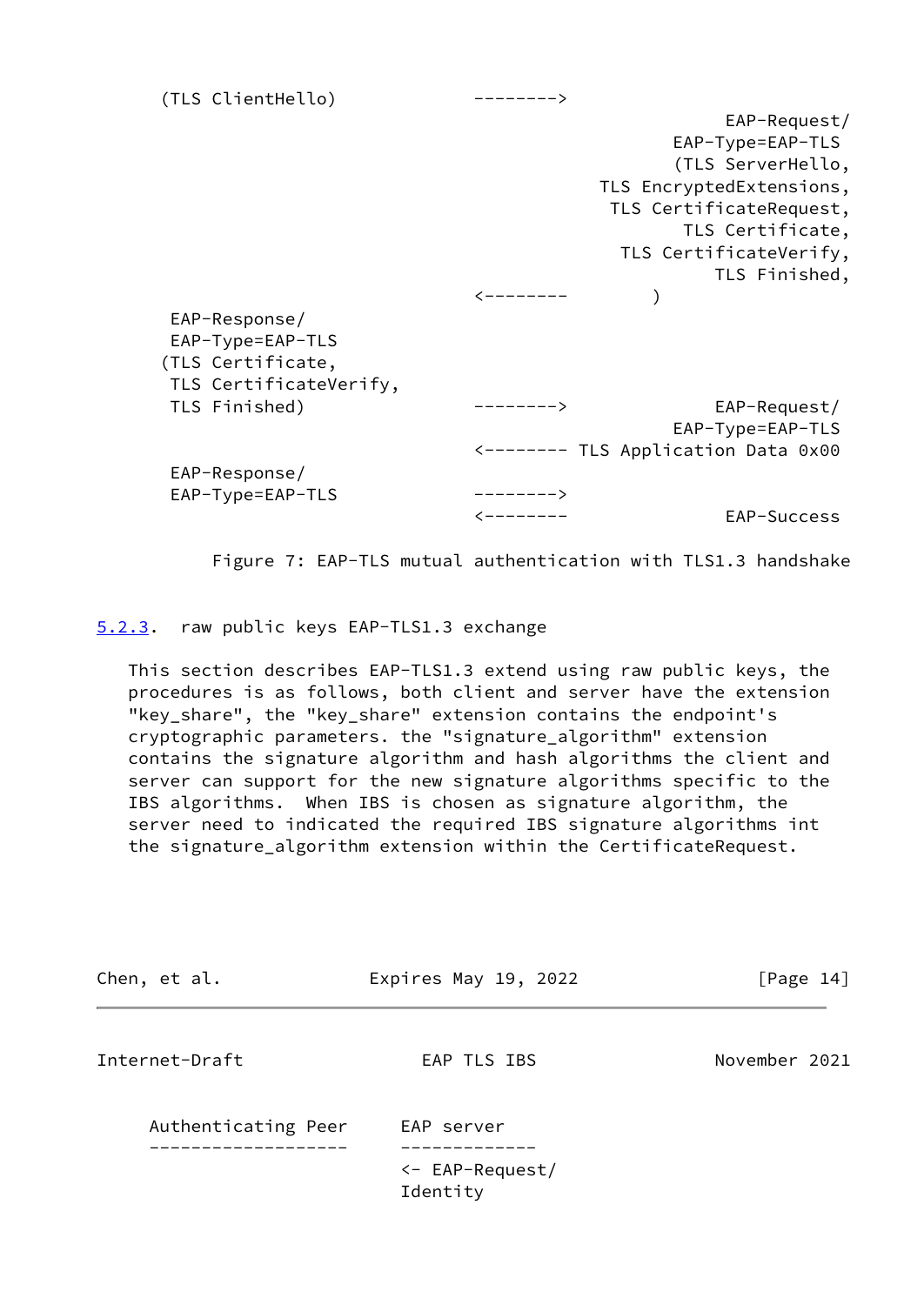```
 EAP-Response/
      Identity (MyID) ->
                                <- EAP-Request/
                                EAP-Type=EAP-TLS
                                (TLS Start)
      EAP-Response/
      EAP-Type=EAP-TLS
      (TLS client_hello
       +key_share
       +signature_algorithm
       server_certificate_type,
       client_certificate_type)->
                                <- EAP-Request/
                                EAP-Type=EAP-TLS
                                (TLS server_hello,
                                  +key_share
                                  {EncryptedExtensions}
                                  {client_certificate_type}
                                  {server_certificate_type}
                                  {certificate}
                                  {CertificateVerify}
                                  {certificateRequest}
                                  {Finished}
) and the contract of \mathcal{L} EAP-Response/
      EAP-Type=EAP-TLS
      ({certificate}
       {CertificateVerify}
       {Finished}
      ) ->
                               EAP-Request/
                               EAP-Type=EAP-TLS
                     <--TLS Application Data 0x00
       EAP-Response/
       EAP-Type=EAP-TLS-->
                                <- EAP-Success
```
Figure 8: EAP-TLS1.3 authentication procedure with raw public keys

Chen, et al. **Expires May 19, 2022** [Page 15]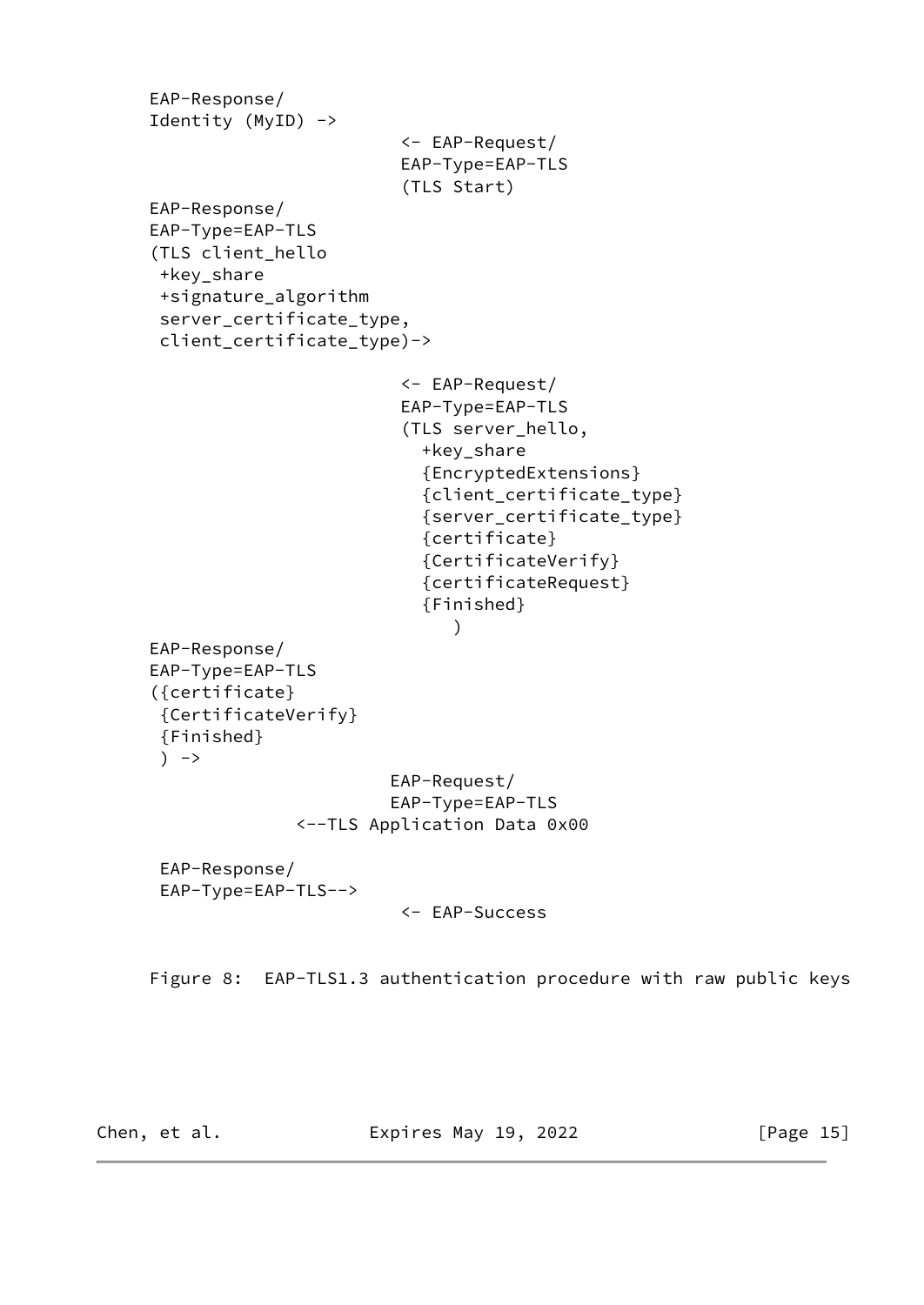### <span id="page-17-1"></span><span id="page-17-0"></span>[5.2.4](#page-17-0). EAP-TLS1.3-IBS example

 When the EAP server receives the client hello, it processes the message. Since it has an ECCSI raw public key from the KMS, it indicates that it agrees to use ECCSI and provides an ECCSI key by placing the SubjectPublicKeyInfo structure into the Certificate payload back to the client, including the OID, the identity of server, ServerID, which is the public key of server also, and hash value of KMS public parameters. The client\_certificate\_type indicates that the TLS server accepts raw public key. The TLS server demands client authentication, and therefore includes a certificate request, which requires the client to use eccsi sha256 for signature. A signature value based on the eccsi sha256 algorithm is carried in the CertificateVerify. The client, which has an ECCSI key, returns its ECCSI public key in the Certificate payload to the server, which includes an OID for the ECCSI signature. The example of EAP-TLS1.3-IBS is as follows: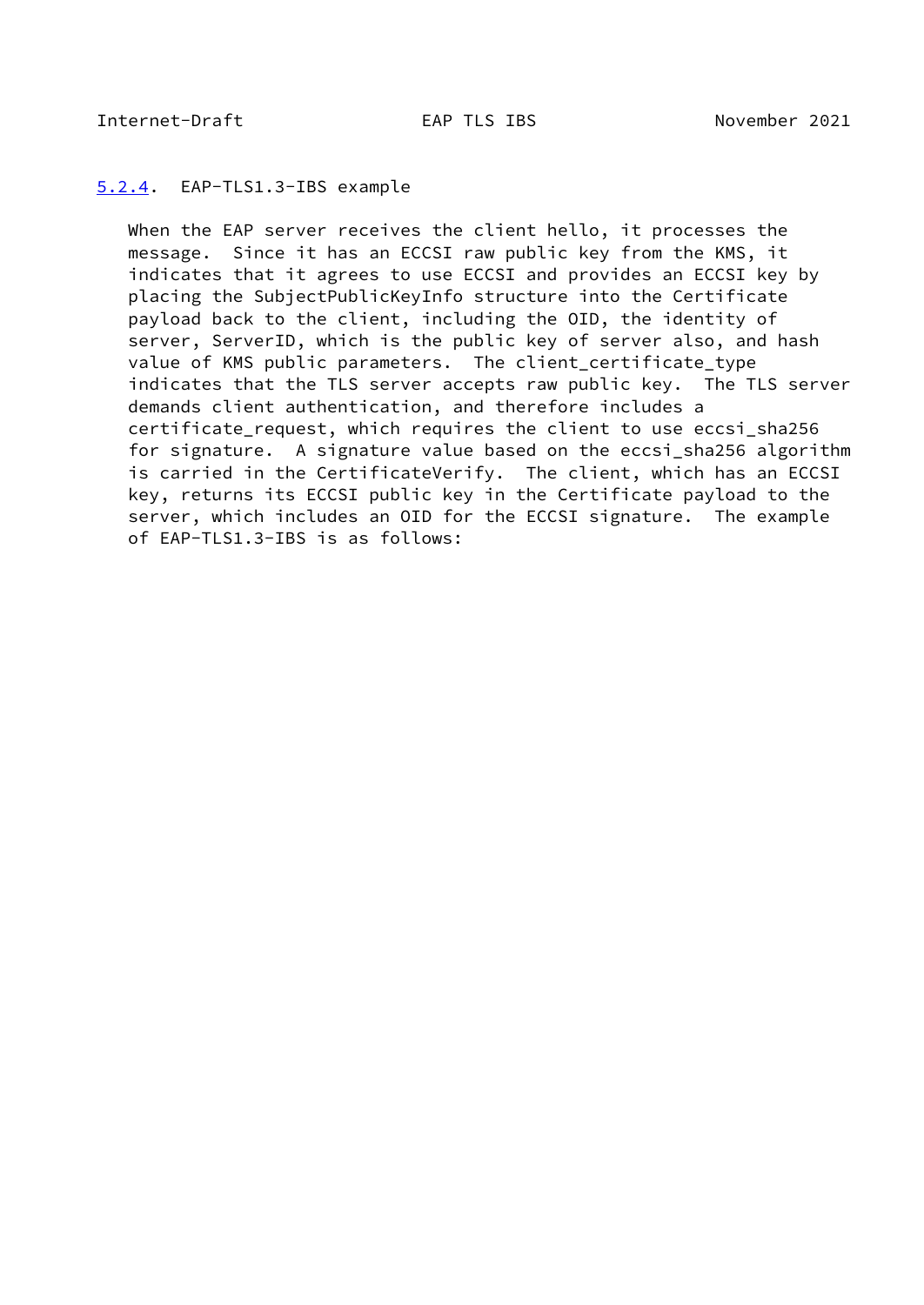```
Internet-Draft EAP TLS IBS November 2021
  Authenticating Peer EAP server
    ------------------- -------------
                                       <- EAP-Request/
                                       Identity
   EAP-Response/
    Identity (MyID) ->
                                       <- EAP-Request/
                                       EAP-Type=EAP-TLS
                                       (TLS Start)
   EAP-Response/
    EAP-Type=EAP-TLS
    (TLS client_hello
     signature_algorithm = (eccsi_sha256)
     server_certificate_type = (RawPublicKey)
     client_certificate_type = (RawPublicKey))->
                                      <- EAP-Request/
                                      EAP-Type=EAP-TLS
                                      (TLS server_hello,
                                      +key_share
                                      {client_certificate_type = RawPublicKey}
                                      {server_certificate_type = RawPublicKey}
                                      {certificate = (1.3.6.1.5.5.7.6.29, hash
                                      value of ECCSIPublicParameters,
                                      serverID)}
                                      {certificate_request = (eccsi_sha256)}
                                      {certificate_verify = {ECCSI-Sig-Value}}
                                      {Finished}
) and the contract of \mathcal{O}(\mathbb{R}^d) and \mathcal{O}(\mathbb{R}^d) EAP-Response/
    EAP-Type=EAP-TLS
    ({certificate = ((1.3.6.1.5.5.7.6.29,
    hash value of ECCSIPublicParameters),
    ClientID)},
     {certificate_verify = (ECCSI-Sig-Value)},
     {Finished})
                  --->
                                      EAP-Request/
                                      EAP-Type=EAP-TLS
```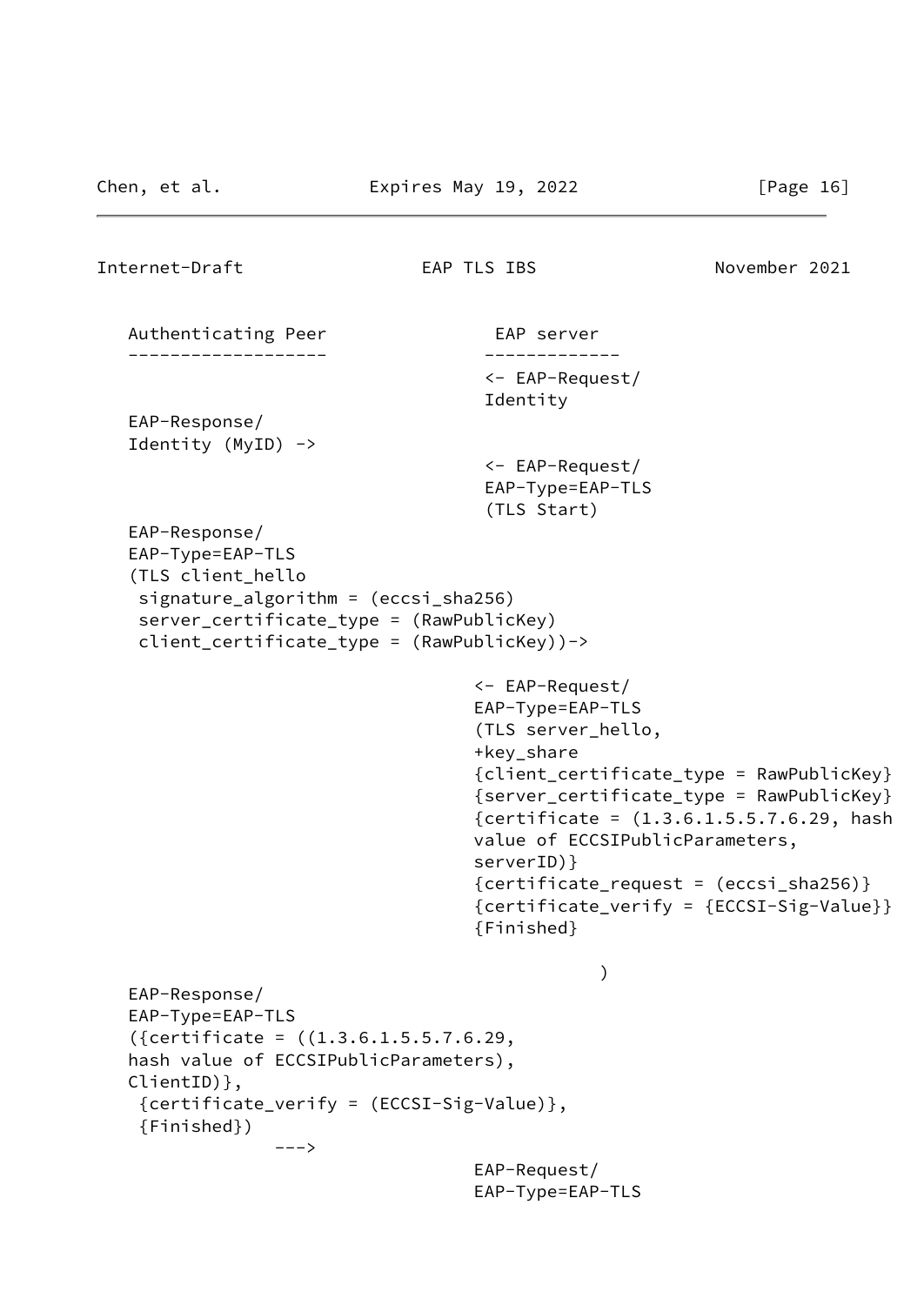<----TLS Application Data 0x00) EAP-Response/ EAP-Type=EAP-TLS---->

<---- EAP-Success

Figure 9: EAP-TLS1.3-IBS example

Chen, et al. **Expires May 19, 2022** [Page 17]

<span id="page-19-1"></span>Internet-Draft EAP TLS IBS November 2021

<span id="page-19-0"></span>[6](#page-19-0). Security Considerations

**TBD** 

<span id="page-19-2"></span>[7](#page-19-2). IANA Considerations

 This document registers the following item in the "Method Types" registry under the "extensible Authentication Protocol(EAP) Registry" heading.

|             | --------------<br>  Value   Description |
|-------------|-----------------------------------------|
| $\cdot$ TBD | $ $ EAP-TLS-IBS                         |

<span id="page-19-3"></span>[8](#page-19-3). Acknowledgement

TBD

<span id="page-19-4"></span>[9](#page-19-4). References

<span id="page-19-5"></span>[9.1](#page-19-5). Normative References

- [RFC3748] Aboba, B., Blunk, L., Vollbrecht, J., Carlson, J., and H. Levkowetz, Ed., "Extensible Authentication Protocol (EAP)", [RFC 3748,](https://datatracker.ietf.org/doc/pdf/rfc3748) DOI 10.17487/RFC3748, June 2004, <[https://www.rfc-editor.org/info/rfc3748>](https://www.rfc-editor.org/info/rfc3748).
- [RFC5216] Simon, D., Aboba, B., and R. Hurst, "The EAP-TLS Authentication Protocol", [RFC 5216](https://datatracker.ietf.org/doc/pdf/rfc5216), DOI 10.17487/RFC5216, March 2008, [<https://www.rfc-editor.org/info/rfc5216](https://www.rfc-editor.org/info/rfc5216)>.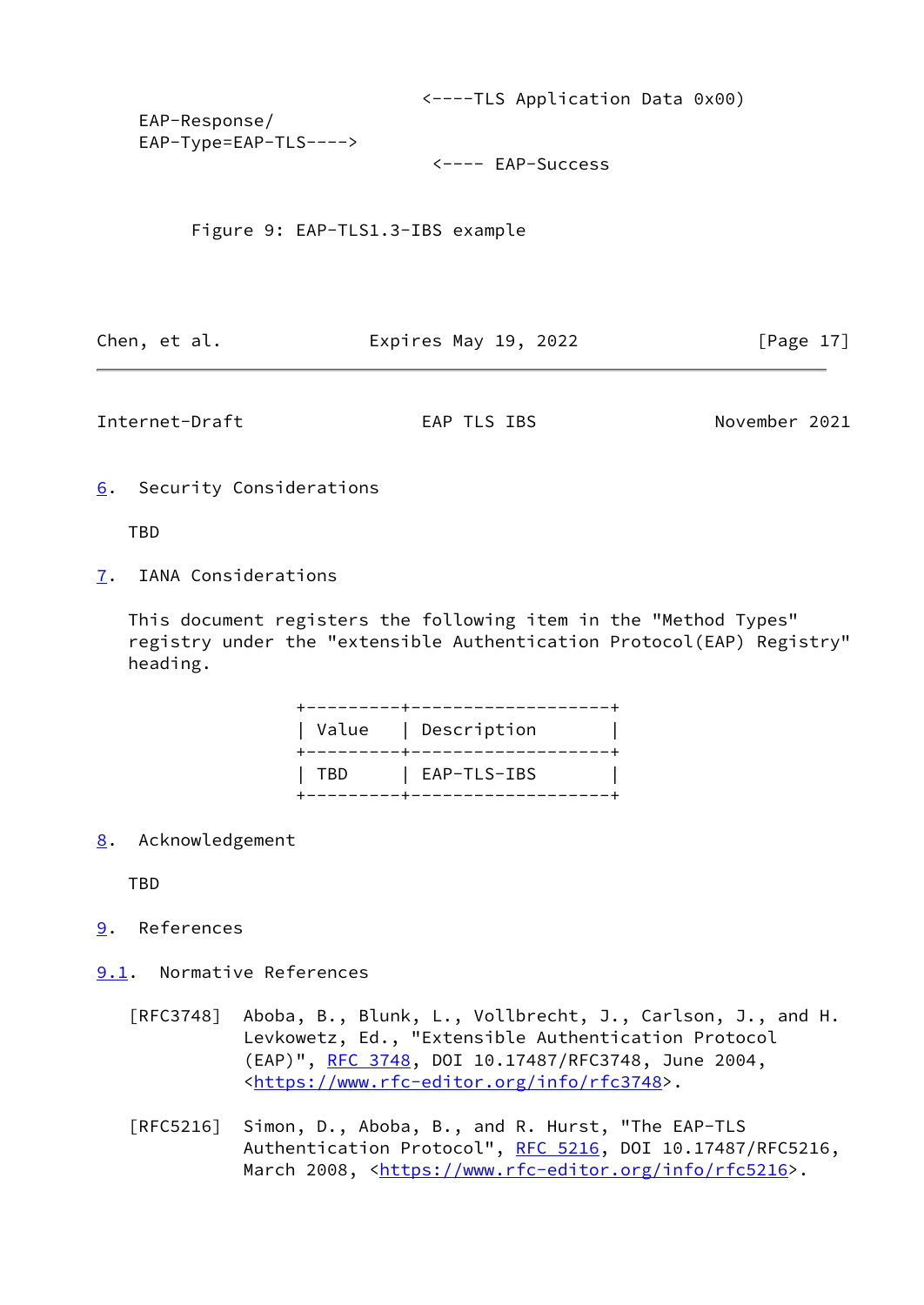- [RFC5246] Dierks, T. and E. Rescorla, "The Transport Layer Security (TLS) Protocol Version 1.2", [RFC 5246](https://datatracker.ietf.org/doc/pdf/rfc5246), DOI 10.17487/RFC5246, August 2008, <[https://www.rfc-editor.org/info/rfc5246>](https://www.rfc-editor.org/info/rfc5246).
- [RFC5280] Cooper, D., Santesson, S., Farrell, S., Boeyen, S., Housley, R., and W. Polk, "Internet X.509 Public Key Infrastructure Certificate and Certificate Revocation List (CRL) Profile", [RFC 5280,](https://datatracker.ietf.org/doc/pdf/rfc5280) DOI 10.17487/RFC5280, May 2008, <[https://www.rfc-editor.org/info/rfc5280>](https://www.rfc-editor.org/info/rfc5280).

| Chen, et al. | Expires May 19, 2022 | [Page 18] |  |
|--------------|----------------------|-----------|--|
|              |                      |           |  |

<span id="page-20-1"></span>Internet-Draft EAP TLS IBS November 2021

- [RFC7250] Wouters, P., Ed., Tschofenig, H., Ed., Gilmore, J., Weiler, S., and T. Kivinen, "Using Raw Public Keys in Transport Layer Security (TLS) and Datagram Transport Layer Security (DTLS)", [RFC 7250,](https://datatracker.ietf.org/doc/pdf/rfc7250) DOI 10.17487/RFC7250, June 2014, <<https://www.rfc-editor.org/info/rfc7250>>.
- <span id="page-20-0"></span>[9.2](#page-20-0). Informative references
	- [RFC6507] Groves, M., "Elliptic Curve-Based Certificateless Signatures for Identity-Based Encryption (ECCSI)", [RFC 6507,](https://datatracker.ietf.org/doc/pdf/rfc6507) DOI 10.17487/RFC6507, February 2012, <[https://www.rfc-editor.org/info/rfc6507>](https://www.rfc-editor.org/info/rfc6507).

Authors' Addresses

 Meiling Chen (editor) China Mobile 32, Xuanwumen West BeiJing, BeiJing 100053 China

Email: chenmeiling@chinamobile.com

 Li Su China Mobile